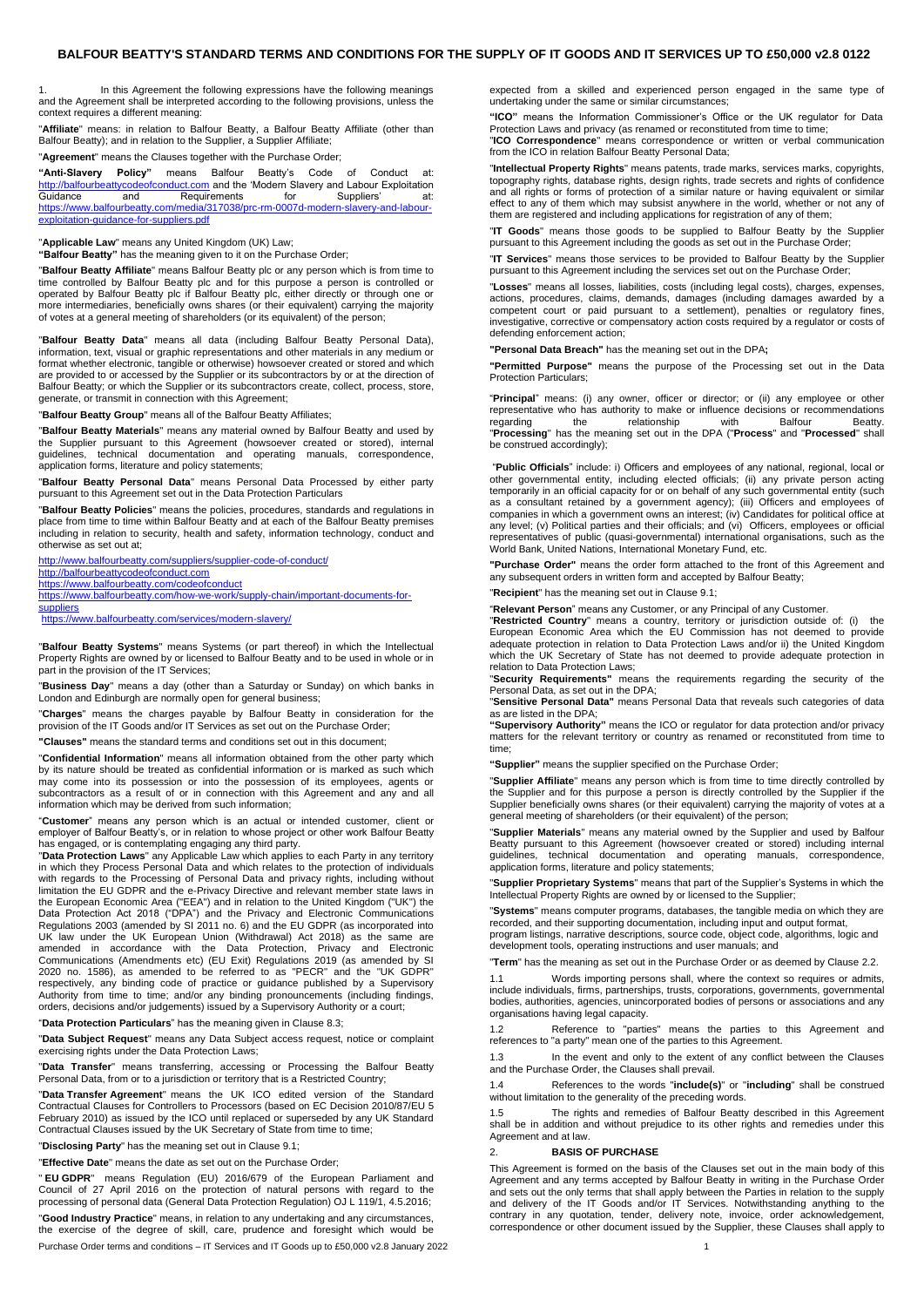all Purchase Orders issued by Balfour Beatty and all other terms or conditions are excluded.

#### 2A. **TERM**

2A.1 This Agreement shall take effect on the Effective Date for the Term, unless and until terminated earlier in accordance with the terms of this Agreement.

2A.2 If a Purchase Order does not specify a Term, the Term shall be deemed to expire when the Supplier has complied with all of its obligations under this Agreement.

## <span id="page-1-0"></span>3. **THE IT GOODS AND IT SERVICES**

<span id="page-1-3"></span>3.1 The Supplier shall provide the IT Goods or IT Services to, and shall perform its other obligations under this Agreement for the benefit of, the Balfour Beatty Group, and Balfour Beatty shall be entitled to enforce any rights under this Agreement on behalf of and for the benefit of the Balfour Beatty Group.

3.2 In performing its obligations (including the provision of the IT Goods and/or IT Services) under this Agreement, the Supplier shall notify Balfour Beatty as soon as it is aware of any potential or actual delays or obstacles to the performance of any of the Supplier's obligations.

3.3 Balfour Beatty shall not be in breach of this Agreement, nor shall it be liable to the Supplier, for failure to perform its obligations under this Agreement if, and to the extent that, such failure directly or indirectly results from the Supplier failing to perform any of its obligations under this Agreement or is caused by any negligent, tortious or unlawful act or omission of the Supplier, its agents or subcontractors.

3.4 The Supplier shall, without further charge to Balfour Beatty, install the IT Goods at the location where Balfour Beatty intends to use them. When installation is complete, the Supplier shall carry out its standard tests to show that the IT Goods have been properly installed and perform as specified. If the IT Goods do not (on any attempt) pass those tests, the Supplier will promptly and at its own expense carry out all necessary remedial work and re-submit the IT Goods to the aforesaid tests. Such tests shall be completed within 5 Business Days.

3.5 Balfour Beatty reserves the right to reject incomplete deliveries and to return excess quantities at the Supplier's expense.

3.6 Balfour Beatty shall not be deemed to have accepted the IT Goods until 20 Business Days following installation in accordance with this Claus[e 3.](#page-1-0)

3.7 The IT Goods shall be at risk of the Supplier until delivery to Balfour Beatty at the place of delivery specified in the Purchase Order, or as otherwise specified by Balfour Beatty.

3.8 Ownership of the IT Goods shall pass to Balfour Beatty on completion of delivery (including off-loading) in accordance with the Purchase Order, except that if the IT Goods are paid for before delivery ownership shall pass to Balfour Beatty once payment has been made.

3.9 Unless otherwise agreed in writing between the Parties in the relevant<br>Purchase Order, in relation to any IT Goods and materials to be imported into the United<br>Kingdom ("**Imported Items**"), the Supplier shall be respon Imported Items for export and import; pay any applicable import duty, taxes (including VAT), levies and any other costs related to export, transport and import clearance on the Imported Items; take all other measures as are required for the lawful import of such Imported Items into the United Kingdom and be responsible for unloading of the<br>Imported Items to Balfour Beatty's named delivery destination and nothing in this<br>contract relating to sums being exclusive of VAT shall, in re be construed as providing otherwise.

#### <span id="page-1-1"></span>4. **CHARGES AND PAYMENT**

4.1 Balfour Beatty shall pay the Charges relating to the IT Goods and IT Services in accordance with this Clause [4](#page-1-1) and the Purchase Order.

4.2 Unless otherwise stated in the Purchase Order and/or agreed in writing between the Parties, payment of invoices shall be made within the period of 60 days from receipt of a valid invoice for the IT Goods or IT Services provided in accordance with the Purchase Order.

4.3 The Supplier shall register on the Balfour Beatty's e-invoicing system at:<br>www.causeway.com/balfour-beatty-tradex-registration and the Supplier shall at no<br>additional cost to Balfour Beatty submit all invoices electron functional tests required from the Supplier by Balfour Beatty's nominated e-invoicing platform provider to enable successful transmission of invoices and pay any associated fees for submitting invoices via the e-invoicing platform and submit all invoices via such e-invoicing platform.

4.4 The Supplier acknowledges that where the Supplier fails to submit invoices in accordance with Clause 4.3 and/or the Balfour Beatty's e-invoicing platform, any invoices submitted by other means shall not be valid and Balfour Beatty reserves the right to reject such invoices and to require the Supplier to re-submit invoices in accordance with Clause 4.3 in such circumstances.

4.5 Balfour Beatty reserves the right to set off any amount at any time owing to it by the Supplier against any amount payable by it to the Supplier under the Agreement and/or any other agreement between the Parties.

4.6 Except where otherwise stated, the Charges are exclusive of value added tax.

4.7 If Balfour Beatty fails to make payment of any undisputed sums validly due in accordance with this Clause 4, then the Suppllier shall be entitled to charge simple interest on the overdue amount at a rate of 2% above the base rate of the Bank of England from time to time in force from the date on which such amount fell due until payment.

#### 5. **SECURITY REQUIREMENTS AND COMPLIANCE WITH LAW AND REGULATION**

5.1 The Supplier shall procure that it has appropriate security measures in place to ensure that there can be no unauthorised access to Balfour Beatty's Data, Systems or premises.

5.2 The Supplier shall comply with the Balfour Beatty Policies.

Purchase Order terms and conditions – IT Services and IT Goods up to £50,000 v2.8 January 2022 2

5.3 The Supplier shall comply with all applicable laws and regulations in performing its respective obligations under this Agreement, and the Supplier shall ensure that at all times the IT Goods and/or IT Services comply with all applicable laws and regulations.

5.4 Any alleged or suspected violation of the Balfour Beatty Policies by the Supplier or its personnel in the performance of this Agreement shall be promptly reported to Balfour Beatty. The Supplier shall permit Balfour Beatty and/or the Balfour Beatty Affiliates to conduct an investigation into the matter, co-operate with any such investigation and take whatever corrective action Balfour Beatty deems to be appropriate with respect to any such violation.

5.5 The Supplier represents, warrants and undertakes to Balfour Beatty that:

5.5.1 in carrying out its responsibilities under this Agreement, it shall at all times comply with all applicable local and international laws. In particular, neither it nor any of its officers, employees, directors or agents shall, directly or indirectly offer, promise, pay or give, or authorise any offer, promise, payment or gift of, money or anything else of value to any person, including any Public Official or other Relevant Person, either as an improper inducement to make, or as an improper reward for making, any decision<br>favourable to the interests of Balfour Beatty or the Supplier; interests of Balfour Beatty

5.5.2 none of its Principals is a Public Official or Relevant Person;

5.5.3 neither it nor any of its Principals has any connection with a Public Official or Relevant Person that has not been disclosed to Balfour Beatty; and

5.5.4 the information provided to Balfour Beatty in response to Balfour Beatty's third party questionnaire, if applicable, is complete, accurate and not misleading.

5.6 Notwithstanding any other provision of this Agreement, if Balfour Beatty becomes aware of what it determines in good faith to be a breach of the above representations and warranties, Balfour Beatty is entitled to terminate this Agreement, and any other agreement between the parties, with immediate effect. In the event of such termination, Balfour Beatty shall have no liability to the Supplier under this Agreement for any fees, reimbursements or other compensation or for any other loss, cost, claim or damage resulting, directly or indirectly, from such termination.

#### <span id="page-1-4"></span>6. **INTELLECTUAL PROPERTY**

6.1 All Intellectual Property Rights belonging to Balfour Beatty prior to the Effective Date will remain vested in Balfour Beatty.

6.2 All Intellectual Property Rights in any reproductions, enhancements,<br>replacements, amendments and/or modifications to all or any part of the Balfour Beatty<br>Systems and Balfour Beatty Materials will vest in Balfour Beat

6.3 All Intellectual Property Rights belonging to the Supplier prior to the Effective Date will remain vested in the Supplier.

6.4 The Supplier hereby grants to Balfour Beatty a non-exclusive, nontransferable, royalty-free licence to use and reproduce the Supplier Proprietary Systems and the Supplier Materials in order to receive the IT Services.

6.5 The Supplier warrants and represents that there are no rights in addition to those granted under this Agreement that are required for Balfour Beatty to have quiet enjoyment of the IT Goods.

6.6 The Supplier shall procure for Balfour Beatty a non-exclusive, non-transferable, royalty-free licence to use, reproduce, enhance, replace, amend or modify any Intellectual Property Rights which are created by any subcontractor of the Supplier in the performance of its obligations under the respective sub-contract.

6.7 All Intellectual Property Rights arising as a result of or as part of the provision of the IT Services (including any Intellectual Property Rights embodied in the deliverables delivered as part of the Services) will vest in Balfour Beatty upon their creation. The Supplier hereby assigns to Balfour Beatty all existing and future Intellectual Property Rights in the deliverables and all materials embodying such rights to the fullest extent permitted by law.

#### <span id="page-1-2"></span>7. **INDEMNITIES**

The Supplier will indemnify and keep fully and effectively indemnified Balfour Beatty on demand from and against any and all claims made against Balfour Beatty as a result of or in connection with:

7.1.1 a claim alleging that the use of the IT Goods or IT Services permitted under this Agreement infringes the Intellectual Property Rights of a third party; or

7.1.2 defective workmanship, quality or materials in or in relation to the IT Goods; or

7.1.3 any liability, loss, damage, injury, cost or expense to the extent caused by, relating to or arising from the IT Goods or IT Services or as a consequence of a direct or indirect breach, negligent performance or failure or delay in performance of the Agreement by the Supplier,

and such indemnities will include all losses of any nature incurred by Balfour Beatty directly or indirectly to the extent arising as a consequence of or in connection with such claim. The indemnities in this clause shall remain in full force and effect notwithstanding the termination or expiry of this Agreement.

#### <span id="page-1-5"></span>8. **DATA SECURITY AND DATA PROTECTION**

8.1 The Supplier shall ensure that any system on which the Supplier holds Balfour Beatty Data, is secure and ensures complete data integrity in accordance with Good Industry Practice.

8.2 The terms "Controller", "Data Subject", "Personal Data" and "Processor" in this Clause 8 shall have the meanings set out in the DPA.

8.3 Balfour Beatty shall be Controller of Personal Data Processed by the Supplier and the Supplier shall be Processor where Processing the Personal Data in accordance with the Data Protection Particulars. The Supplier shall confirm in writing to Balfour Beatty the subject matter, duration, nature and purpose of the Processing, the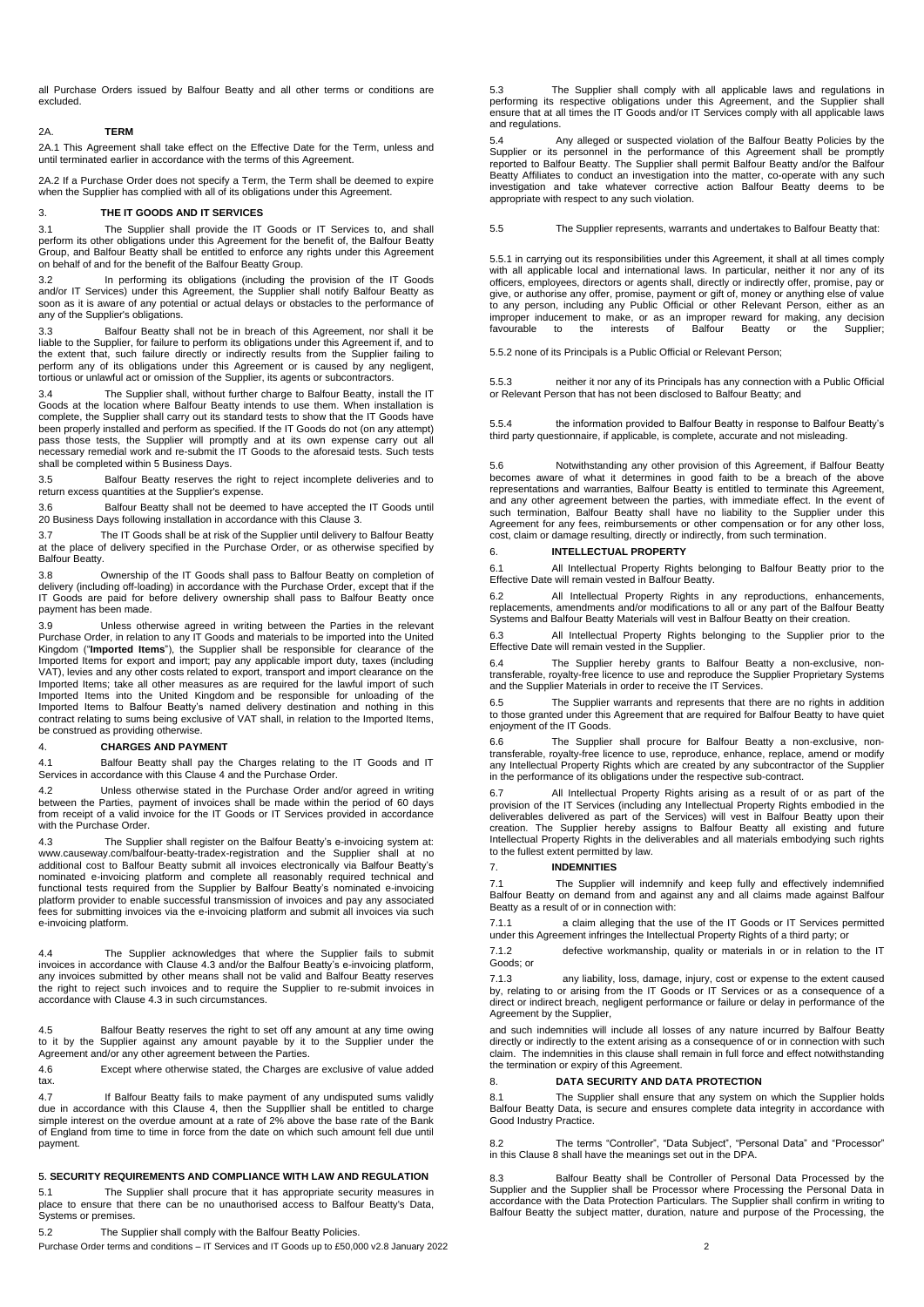type of Personal Data and categories of Data Subjects in relation to the Processing ("Data Protection Particulars") prior to commencement of any IT Goods and IT Services. 8.4 Where acting as a Processor for the Permitted Purpose, the Supplier

shall:

8.4.1 Process Balfour Beatty Personal Data for the purposes of performing its obligations, strictly in accordance with this Agreement and Balfour Beatty's instructions and comply with the obligations of a Processor under the Data Protection Laws;

8.4.2 unless prohibited by law, notify Balfour Beatty immediately and within twenty-four (24) hours if it considers (acting reasonably) that it is required by Applicable EU Law to act other than in accordance with Balfour Beatty instructions;

8.4.3 deal promptly and properly with all enquiries relating to Processing of Balfour Beatty Personal Data;

8.4.4 not make nor permit a third party to make a Data Transfer unless it has: (i) obtained Balfour Beatty's prior written consent; (ii) provided, in advance, a risk assessment to Balfour Beatty of the Personal Data to be transferred and the Restricted Country or Countries to which Personal Data will be transferred; and (iii) put in place measures to ensure compliance with Data Protection Laws including safeguards for such Personal Data and entering into a Data Transfer Agreement with Balfour Beatty, Balfour Beatty Affiliate and/or the Supplier's sub-processors;

8.4.5 notify Balfour Beatty promptly and within forty-eight (48) hours of receipt of any Data Subject Request or ICO Correspondence and shall: (i) not disclose Balfour Beatty Personal Data in response to any Data Subject Request or ICO Correspondence without Balfour Beatty's prior written consent; (ii) provide Balfour Beatty with all reasonable co-operation and assistance required;

8.4.6 notify Balfour Beatty promptly and within twenty-four (24) hours of becoming aware of any actual, suspected or 'near miss' Personal Data Breach, and: (i) inform and keep informed on an on-going basis Balfour Beatty with the known facts; (ii) implement any measures necessary to restore security of Balfour Beatty Personal Data; and (iii) subject to Clause 8.4.7, assist Balfour Beatty in any notifications Balfour Beatty is required to make to the ICO and affected Data Subjects. Such obligations to notify and keep Balfour Beatty informed shall continue until such actual or suspected, threatened or 'near miss' Personal Data Breach is fully rectified, any actual or perceived harm to the Data Subjects is mitigated and/or is no longer threatened:

8.4.7 not disclose Balfour Beatty Personal Data to any third parties (including subcontractors) in any circumstances without Balfour Beatty's prior written consent; and

8.4.8 use all reasonable endeavours to assist Balfour Beatty to comply with the obligations imposed on Balfour Beatty by the Data Protection Laws.

8.5 Save as required by Applicable EU Law, upon termination or expiry of this Agreement and/or the date on which the Balfour Beatty Personal Data is no longer relevant to, or necessary for, the Permitted Purpose, the Supplier shall cease Processing all Balfour Beatty Personal Data and (as directed in writing by Balfour Beatty) return or permanently and securely destroy all Balfour Beatty Personal Data and all copies in its possession or control.

8.6 The Supplier shall only disclose Balfour Beatty Personal Data to<br>personnel or sub-processors, vetted by the Supplier for reliability and integrity and<br>required to access such Balfour Beatty Personal Data to assist the its obligations under this Agreement and whom the Supplier has ensured that it has contractually-binding confidentiality undertakings with and, in the case of sub-processors, a contract with obligations equivalent to those imposed on the Supplier in Clause 8.

8.7 Within thirty (30) calendar days of request, the Supplier will allow Balfour Beatty, its representatives and auditors to audit the Supplier's data processing facilities, procedures and records to ascertain compliance with this Clause 8 and shall provide reasonable information, assistance and co-operation to Balfour Beatty in relation to such audit.

8.8 The Supplier shall indemnify Balfour Beatty on demand and shall keep Balfour Beatty indemnified from and against all Losses arising out of or in connection with any breach by the Supplier of its obligations under this Clause 8.

8.9 Brexit and Changes to Data Protection Laws

- 8.9.1 Balfour Beatty may notify the Supplier in writing from time to time of any variations to this Clause 8 (Data Security and Data Protection), including within the EU Model Clauses as set out in the Data Transfer Agreement, which are required as a result of a change in Data Protection Laws including without limitation to the generality of the foregoing, any variations which are:
- (a) required as a result of any changes to the Data Protection Laws following any exit of the United Kingdom from the European Union; or;
- (b) required to take account of any new data transfer mechanisms arising from variations to the EU Model Clauses as set out in the Data Transfer Agreement; and
- (c) any such variations shall take effect on the date falling thirty (30) calendar days after the date such written notice is sent by Balfour Beatty to the Supplier.
- 8.9.2 The Parties agree to take account of any guidance issued by the ICO. Balfour Beatty may on not less than thirty (30) calendar days' notice to the Supplier amend this Clause 8 (Data Security and Data Protection) to ensure that it complies with any guidance issued by the ICO.
- 8.9.3 The Supplier shall procure that where necessary the terms in each subcontract or sub-processor agreement between the Supplier and each subcontractor or sub-processor acting as a sub-processor are amended to incorporate the above variations.

## <span id="page-2-1"></span>9. **CONFIDENTIALITY**

<span id="page-2-0"></span>9.1 All Confidential Information given by one party (the "**Disclosing Party**") to the other party (the "**Recipient**") or otherwise obtained, developed or created by the Recipient relating to the Disclosing Party will be treated by the Recipient, as confidential and will not, other than as necessary for the performance of this Agreement be used or disclosed without the prior written consent of the Disclosing Party unless required by law or for compliance with any lawful authority request (including but not limited to any request from any stock or securities authority).

9.2 The contents of this Agreement shall be treated by the parties as Confidential Information.

9.3 The provisions of this Clause [9](#page-2-1) and the Supplier's rights to protect its Confidential Information will not limit or restrict Balfour Beatty's right to use and permit the use of any information contained in any operational or procedural documentation relating to the IT Goods or IT Services both before and after termination of this Agreement.

## <span id="page-2-5"></span>10. **REPRESENTATIONS AND WARRANTIES**

10.1 Each party warrants and represents that, as at the date of this Agreement:

10.1.1 it has full capacity and authority to enter into and perform this Agreement and that this Agreement is executed by a duly authorised representative of that party;

10.1.2 there are no actions, suits or proceedings or regulatory investigations <br>pending or, to that party's knowledge, threatened against or affecting that party before any court or administrative body or arbitration tribunal that might affect the ability of that party to meet and carry out its obligations under this Agreement; and

10.1.3 once duly executed this Agreement will constitute its legal, valid and binding obligations.

10.2 The Supplier warrants, undertakes and represents on an ongoing basis that:

10.2.1 its obligations under this Agreement will be performed promptly and diligently and with due skill and care, and in accordance with Good Industry Practice;

10.2.2 the Supplier Proprietary Systems and Supplier Materials are owned by or validly licensed to the Supplier and that the Supplier is entitled to grant all of the rights in respect of Intellectual Property Rights granted hereunder;

10.2.3 the IT Goods will be of satisfactory quality and fit for any intended uses expressly or impliedly made known to the Supplier, and will be free from all defects in materials, workmanship and installation and are not subject to any liens or any other encumbrances;

10.2.4 it will not, by any act or omission, breach any licence granted by Balfour Beatty to the Supplier or cause Balfour Beatty to be in breach of any licence or other agreement with any third party;

10.2.5 the performance of its obligations under this Agreement will not infringe any Intellectual Property Rights of any third party;

10.2.6 in performing its obligations under this Agreement, all software other than Balfour Beatty Systems used by or on behalf of the Supplier will be currently supported versions be defect and error free and perform in accordance with its specification: and

10.2.7 all information provided by or at the direction of the Supplier to Balfour Beatty is true, accurate and complete.

## <span id="page-2-2"></span>11. **REMEDIES**

11.1 If any IT Goods and/or IT Services are not supplied in accordance with, or the Supplier fails to comply with, any terms of the Agreement, Balfour Beatty may<br>or the Supplier fails to comply with, any terms of the Agreement, Balfour Beatty may exercise any one or more of the following rights or remedies, whether or not any part of the IT Goods and/or IT Services have been accepted by the Customer:

11.1.1 rescind the Agreement; or

11.1.2 reject the IT Goods and/or IT Services (in whole or in part) and return them to the Supplier at the risk and cost of the Supplier on the basis that a full refund for the IT Goods and/or IT Services so returned shall be paid immediately by the Supplier; or

11.1.3 require the Supplier, at the Supplier's expense, either (at Balfour et al.<br>Beatty's option) to remedy any defect in the IT Goods or IT Services and carry out such other work as is necessary to ensure that the IT Goods are in all respects in accordance with the Purchase Order or to supply replacement goods or services; or

11.1.4 in any case, to claim such damages as it may have sustained in connection with the Supplier's breach of the Agreement not otherwise covered by this Claus[e 11.](#page-2-2)

#### 12A. **INDEMNITIES**

Subject to Clause 12, the Supplier shall indemnify and keep fully and effectively indemnified Balfour Beatty and the relevant Balfour Beatty Affiliate against all Losses incurred by Balfour Beatty or the relevant Balfour Beatty Affiliate directly or indirectly to the extent arising as a result of or in connection with defective workmanship, quality or materials in or in relation to the IT Goods, or any breach or negligent performance or omission of this Agreement by the Supplier or the Supplier's personnel.

#### <span id="page-2-6"></span>12. **LIMITATIONS OF LIABILITY**

<span id="page-2-3"></span>12.1 Neither party limits its liability:

- <span id="page-2-4"></span>12.1.1 for fraud or fraudulent misrepresentation;
- 12.1.2 where there has been unauthorised access to Balfour Beatty Systems;

12.1.3 for death or personal injury caused by its negligence or that of its employees, agents or subcontractors (as applicable);

12.1.4 under Clause [7](#page-1-2) or Clause 8;

12.1.5 deliberate repudiatory breach or wilful default; and

12.1.6 for any regulatory fines or penalty, or damages, expenses or other losses arising from a breach by a party of any law, statute, or regulation.

12.2 Subject to Clause [12.1,](#page-2-3) the total aggregate liability of Balfour Beatty and its Affiliates under or in relation to this Agreement for all claims and Losses whether arising under tort (including negligence) breach of contract, or otherwise shall not